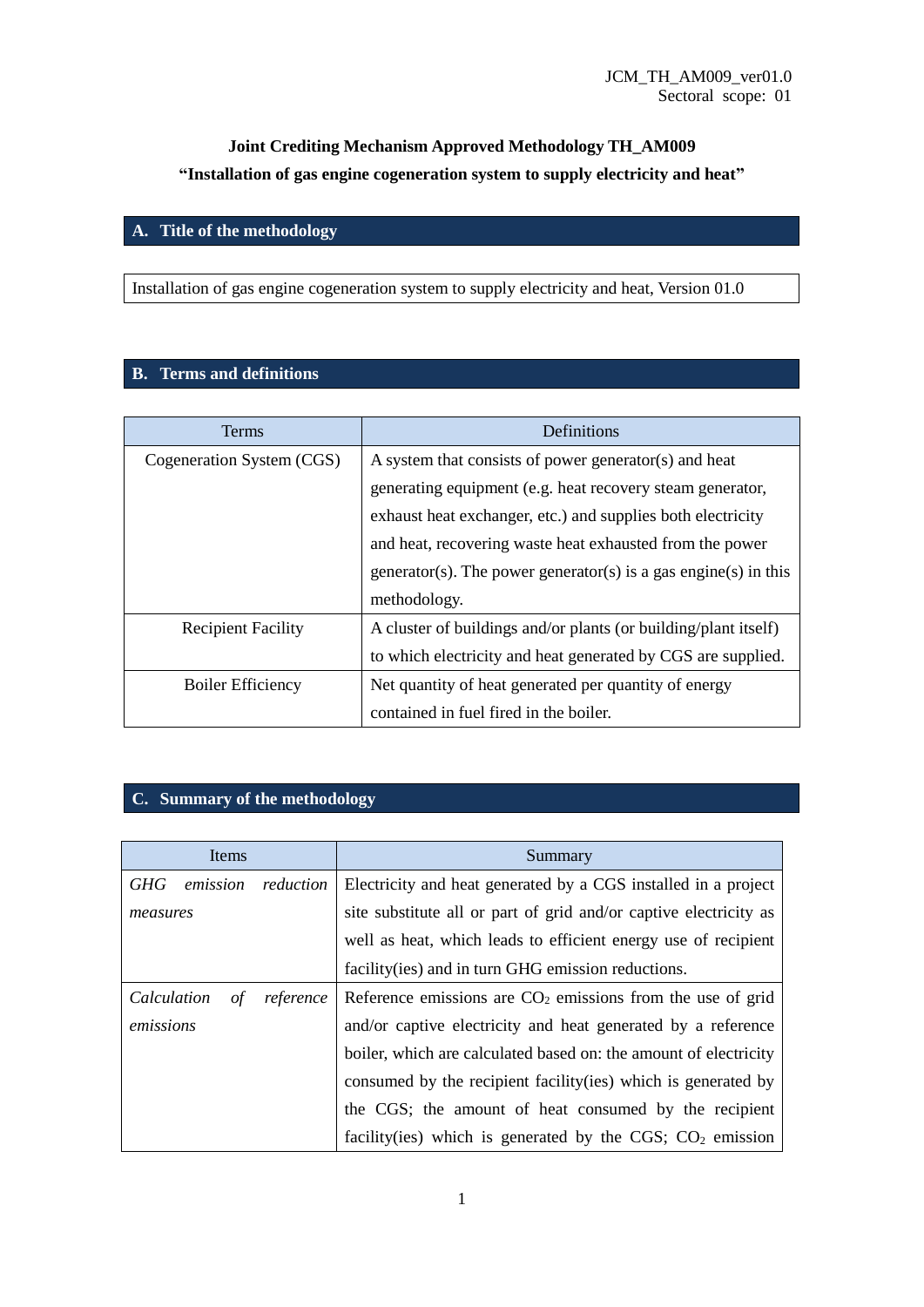|                                     | factors for consumed electricity in the recipient facility (ies); |  |  |  |  |  |
|-------------------------------------|-------------------------------------------------------------------|--|--|--|--|--|
|                                     | reference boiler efficiency and fossil fuel consumed by the       |  |  |  |  |  |
|                                     | reference boiler.                                                 |  |  |  |  |  |
| <i>Calculation</i><br>project<br>of | Project emissions are $CO2$ emissions from the use of CGS,        |  |  |  |  |  |
| emissions                           | which are calculated based on: the amount of gas fuel             |  |  |  |  |  |
|                                     | consumed by the CGS; net calorific value of gas fuel              |  |  |  |  |  |
|                                     | consumed by the CGS; and $CO2$ emission factor of gas fuel        |  |  |  |  |  |
|                                     | consumed by the CGS.                                              |  |  |  |  |  |
| Monitoring parameters               | • Amount of electricity consumed by the<br>recipient              |  |  |  |  |  |
|                                     | facility (ies) which is generated by the CGS                      |  |  |  |  |  |
|                                     | Amount of heat consumed by the recipient facility (ies)           |  |  |  |  |  |
|                                     | which is generated by the CGS                                     |  |  |  |  |  |
|                                     | Amount of gas fuel consumed by the CGS                            |  |  |  |  |  |

# **D. Eligibility criteria**

This methodology is applicable to projects that satisfy all of the following criteria.

| Criterion 1 | A CGS, whose electricity is generated by a gas engine(s), is newly installed and  |  |  |
|-------------|-----------------------------------------------------------------------------------|--|--|
|             | supplies electricity and heat to recipient facility (ies).                        |  |  |
| Criterion 2 | Electricity and heat, each of which is generated in separate systems, is supplied |  |  |
|             | to and consumed by recipient facility (ies) before the installation of a project  |  |  |
|             | CGS.                                                                              |  |  |

### **E. Emission Sources and GHG types**

| Reference emissions                                                  |                 |  |  |  |
|----------------------------------------------------------------------|-----------------|--|--|--|
| <b>Emission sources</b>                                              | GHG types       |  |  |  |
| Electricity consumption in recipient facility (ies)                  | CO <sub>2</sub> |  |  |  |
| Fossil fuel consumption for production of heat consumed in recipient | CO <sub>2</sub> |  |  |  |
| facility(ies)                                                        |                 |  |  |  |
| Project emissions                                                    |                 |  |  |  |
| <b>Emission sources</b>                                              | GHG types       |  |  |  |
| Gas fuel consumption by CGS                                          | CO <sub>2</sub> |  |  |  |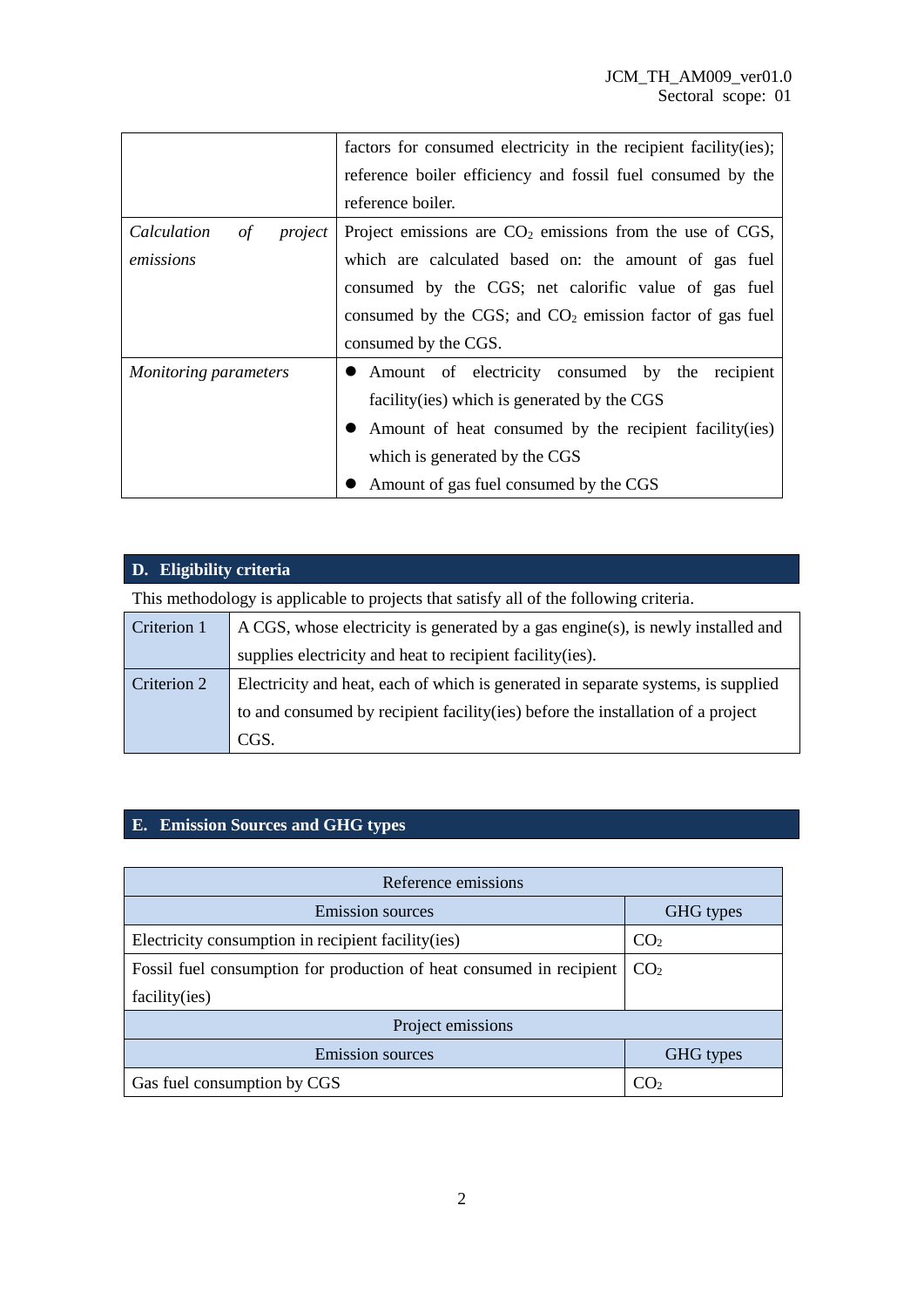### **F. Establishment and calculation of reference emissions**

#### **F.1. Establishment of reference emissions**

Reference emissions are calculated based on: the amount of electricity generated by the CGS and consumed by the recipient facility(ies); the amount of heat generated by the CGS and consumed by the recipient facility(ies); reference boiler efficiency; and  $CO<sub>2</sub>$  emission factors for consumed electricity in the recipient facility(ies) and fossil fuel consumed by the reference boiler.

A default value for the reference boiler efficiency is conservatively set to 89 [%] taking the highest value among those products sold in Thailand, so as to ensure net emission reductions.

#### **F.2. Calculation of reference emissions**

|                 | $RE_p = \sum_i RE_{elec,i,p} + \sum_i RE_{heat,i,p}$                                                            |
|-----------------|-----------------------------------------------------------------------------------------------------------------|
|                 | $= \sum_{i} (EC_{i,p} \times EF_{elec,i}) + \sum_{i} HC_{i,p} \times \frac{100}{\eta_{RE}} \times EF_{fuel,RE}$ |
| Where           |                                                                                                                 |
| $RE_p$          | : Reference emissions during the period $p$ [tCO <sub>2</sub> /p]                                               |
| $RE_{elec,i,p}$ | Reference emissions for electricity consumed by the recipient facility $i$                                      |
|                 | which is generated by the CGS during the period $p$ [tCO <sub>2</sub> /p]                                       |
| $RE_{heat,i,p}$ | : Reference emissions for heat consumed by the recipient facility $i$ which                                     |
|                 | is generated by the CGS during the period $p$ [tCO <sub>2</sub> /p]                                             |
| $EC_{i,p}$      | : Amount of electricity consumed by the recipient facility $i$ which is                                         |
|                 | generated by the CGS during the period $p$ [MWh/p]                                                              |
| $EF_{elec.i}$   | $CO2$ emission factor for consumed electricity in the recipient facility i                                      |
|                 | [tCO <sub>2</sub> /MWh]                                                                                         |
| $HC_{i,p}$      | Amount of heat consumed by the recipient facility <i>i</i> which is generated                                   |
|                 | by the CGS during the period $p$ [GJ/p]                                                                         |
| $\eta_{RE}$     | : Reference boiler efficiency [%]                                                                               |
| $EF_{fuel,RE}$  | $CO2$ emission factor for fossil fuel consumed by the reference boiler                                          |
|                 | [tCO <sub>2</sub> /GI]                                                                                          |
| i               | Identification number for the recipient facility to which electricity and                                       |
|                 | heat generated by the CGS is supplied                                                                           |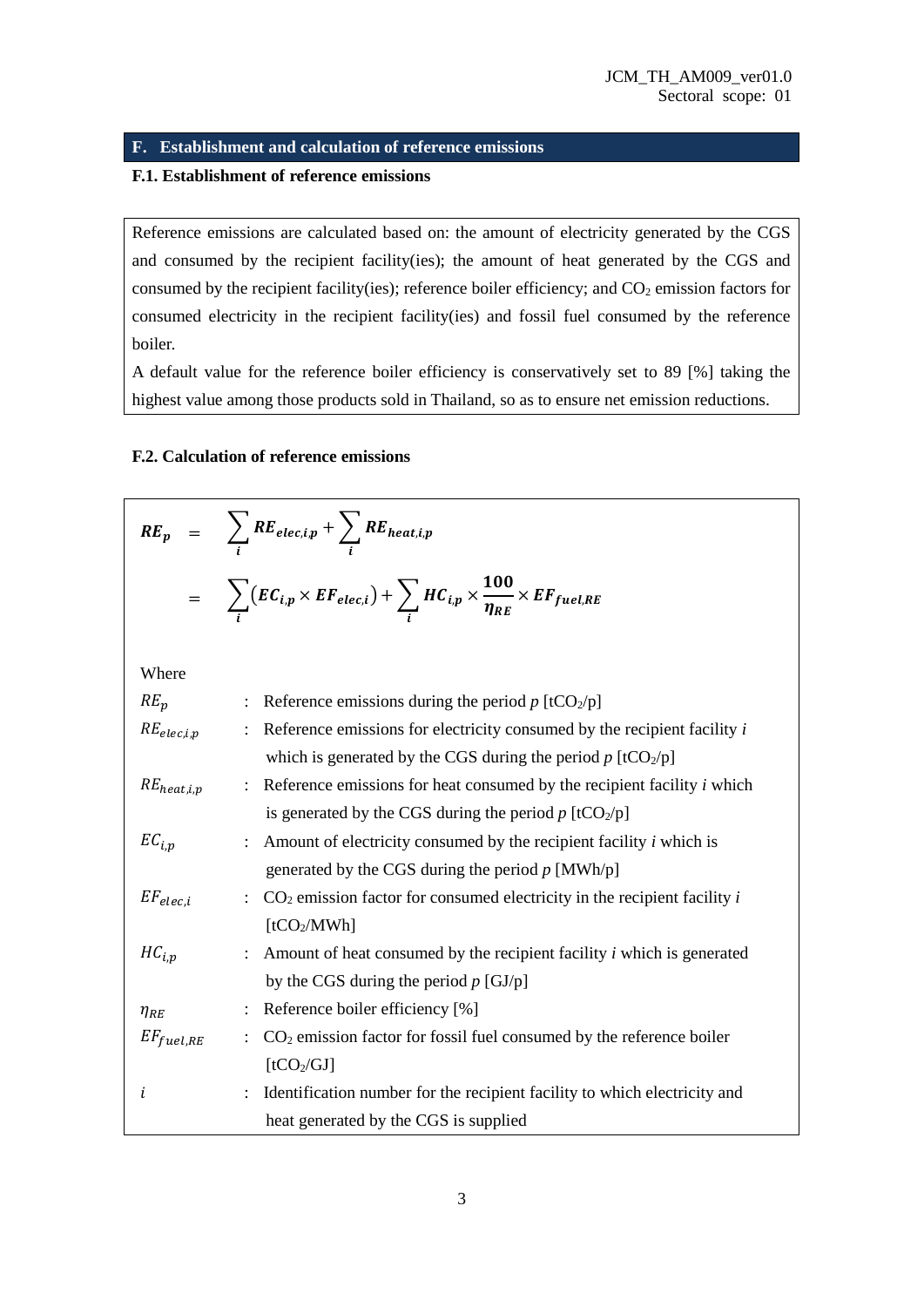# **G. Calculation of project emissions**

|                   | $PE_p = FC_{CGS,p} \times NCV_{fuel, CGS} \times EF_{fuel, PI}$                          |
|-------------------|------------------------------------------------------------------------------------------|
| Where             |                                                                                          |
| $PE_n$            | : Project emissions during the period p $[tCO_2/p]$                                      |
| $FC_{CGS,p}$      | : Amount of gas fuel consumed by the CGS during the period $p$ [mass or<br>volume/ $p$ ] |
| $NCV_{fuel, CGS}$ | : Net calorific value of gas fuel consumed by the CGS [GJ/mass or<br>volume              |
| $EF_{fuel, PJ}$   | : $CO_2$ emission factor for gas fuel consumed by the CGS [tCO <sub>2</sub> /GJ]         |

### **H. Calculation of emissions reductions**

|        | $ER_p = RE_p - PE_p$                                              |
|--------|-------------------------------------------------------------------|
|        |                                                                   |
| Where  |                                                                   |
| $ER_p$ | : Emission reductions during the period p $[tCO_2/p]$             |
| $RE_n$ | : Reference emissions during the period $p$ [tCO <sub>2</sub> /p] |
| $PE_n$ | : Project emissions during the period $p$ [tCO <sub>2</sub> /p]   |

### **I. Data and parameters fixed** *ex ante*

The source of each data and parameter fixed *ex ante* is listed as below.

| Parameter        | Description of data                             | Source                        |
|------------------|-------------------------------------------------|-------------------------------|
| $\eta_{RE}$      | Reference boiler efficiency.                    | Value derived from the        |
|                  | Default value is set to $89$ [%].               | result of survey. The default |
|                  |                                                 | value, $89$ [%], should be    |
|                  |                                                 | revised if necessary.         |
| $NCV_{fuel,GGS}$ | Net calorific value of gas fuel consumed by the | In the order of preference:   |
|                  | CGS [GJ/mass or volume].                        | values provided by fuel       |
|                  |                                                 | supplier;                     |
|                  |                                                 | measurement by the<br>b)      |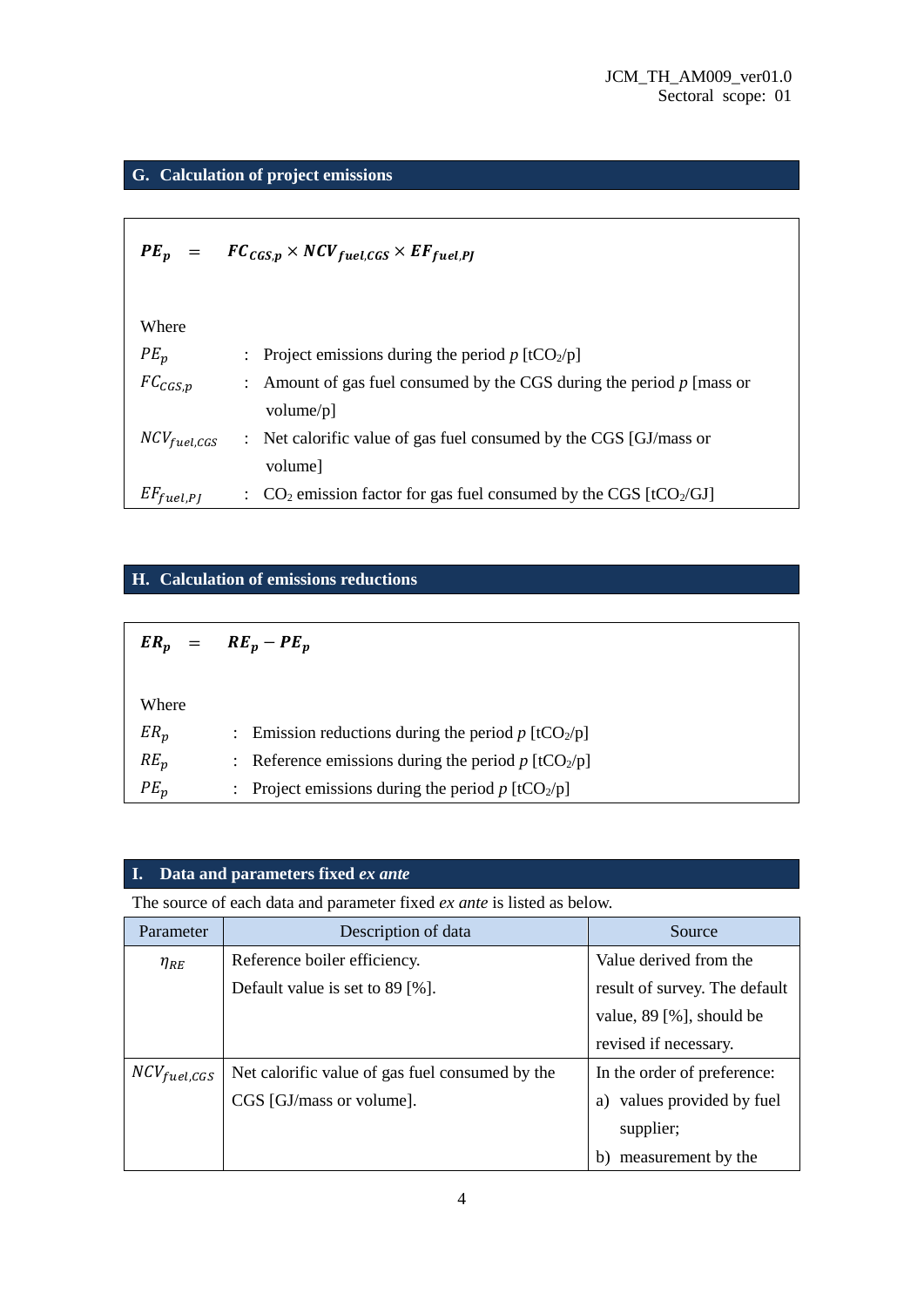|               |                                                                 | project participants;              |
|---------------|-----------------------------------------------------------------|------------------------------------|
|               |                                                                 | c) regional or national            |
|               |                                                                 | default values; or                 |
|               |                                                                 | d) IPCC default values             |
|               |                                                                 | provided in table 1.2 of           |
|               |                                                                 | Ch.1 Vol.2 of 2006                 |
|               |                                                                 | <b>IPCC</b> Guidelines on          |
|               |                                                                 | National GHG                       |
|               |                                                                 | Inventories. Upper value           |
|               |                                                                 | is applied.                        |
| $EF_{elec,i}$ | $CO2$ emission factor for consumed electricity in               | [Grid electricity]                 |
|               | the recipient facility $i$ [tCO <sub>2</sub> /MWh].             | The<br>value<br>most<br>recent     |
|               |                                                                 | available at the time of           |
|               | When the recipient facility consumes only grid                  | validation is applied and          |
|               | electricity or captive electricity, the project                 | fixed for the monitoring           |
|               | participant applies the CO <sub>2</sub> emission factor         | period thereafter. The data is     |
|               | respectively.                                                   | from<br>sourced<br>"Grid           |
|               |                                                                 | Emission Factor (GEF) of           |
|               | When both grid electricity and captive electricity              | Thailand",<br>endorsed<br>by       |
|               | may be consumed in the recipient facility, the                  | Thailand Greenhouse Gas            |
|               | project participant applies the CO <sub>2</sub> emission factor | Management Organization,           |
|               | with lower value.                                               | unless otherwise instructed        |
|               |                                                                 | by the Joint Committee.            |
|               | [CO <sub>2</sub> emission factor]                               |                                    |
|               | For grid electricity: The most recent value                     | [Captive electricity]              |
|               | available from the source stated in this table at the           | For the option a)                  |
|               | time of validation                                              |                                    |
|               |                                                                 | Specification of the captive       |
|               | For captive electricity including cogeneration                  | power generation system            |
|               | system, it is determined based on the following                 | connected to the recipient         |
|               | options:                                                        | facility $i$ , provided by the     |
|               |                                                                 | manufacturer $(\eta_{cap,i}$ [%]). |
|               | a) Calculated from its power generation efficiency              | $CO2$ emission factor of the       |
|               | $(\eta_{cap,i}$ [%]) obtained from manufacturer's               | fuel consumed by the               |
|               | specification                                                   | captive power generation           |
|               | The power generation efficiency based on lower                  | system connected to the            |
|               | heating value (LHV) of the captive power                        | recipient facility <i>i</i>        |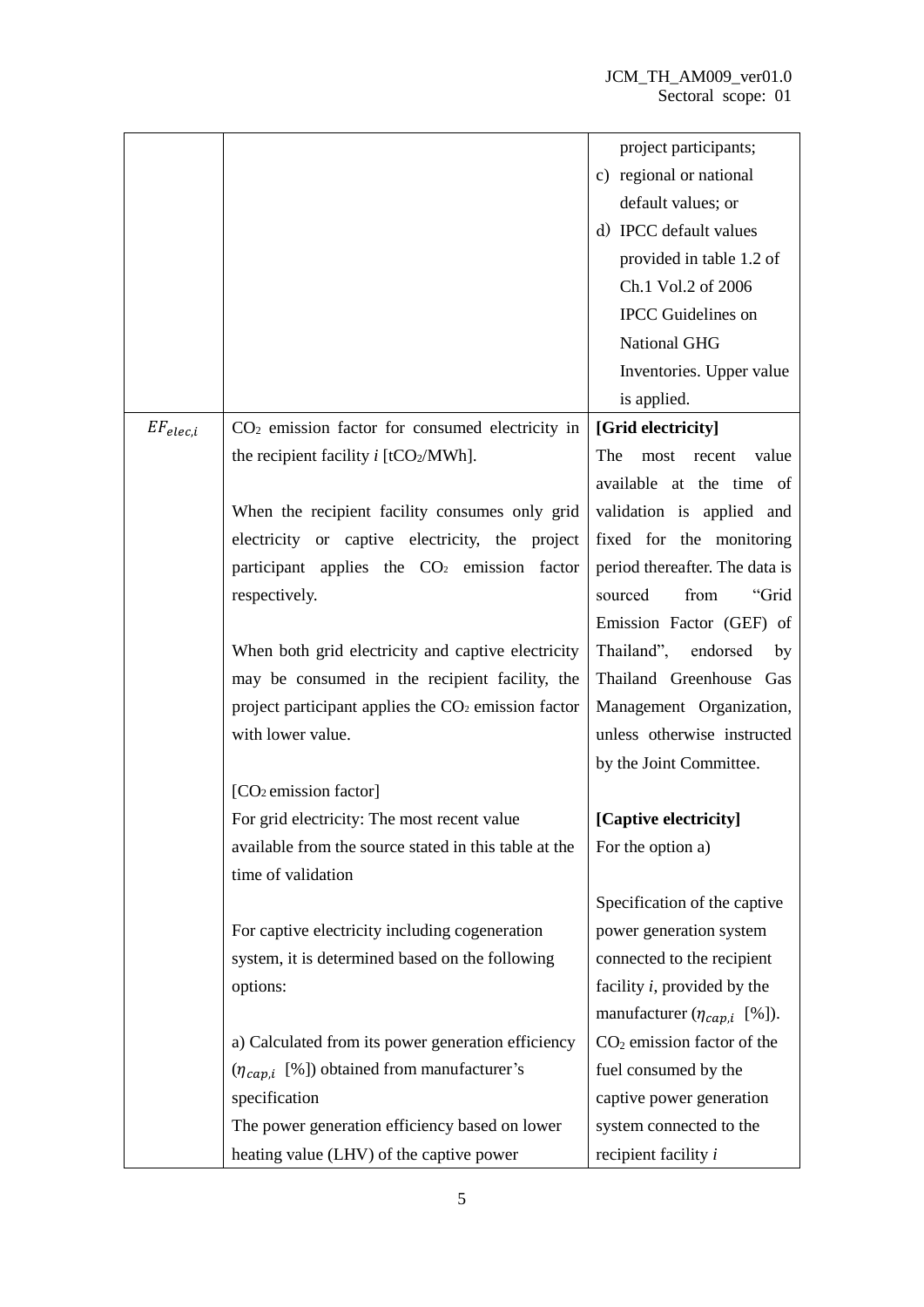generation system from the manufacturer's specification is applied;

$$
EF_{elec,i} = 3.6 \times \frac{100}{\eta_{cap,i}} \times EF_{fuel,cap,i}
$$

b) Calculated from measured data The power generation efficiency calculated from monitored data of the amount of fuel input for power generation ( $FC_{cap,i,p}$ ) and the amount of electricity generated ( $EG_{can,i,p}$ ) during the monitoring period *p* is applied. The measurement is conducted with the monitoring equipment to which calibration certificate is issued by an entity accredited under national/international standards;  $EF_{elec,i} = FC_{cap,i,p} \times NCV_{fuel,cap,i} \times EF_{fuel,cap,i}$ 1

$$
\times \frac{1}{EG_{cap,i,p}}
$$

Where:

 $NCV_{fuel, cap,i}$  : Net calorific value of the fuel consumed by the captive power generation system connected to the recipient facility *i* [GJ/mass or volume]

#### Note:

In case the captive electricity generation system connected to the recipient facility *i* meets all of the following conditions, the value in the following table may be applied to  $EF_{elec,i}$  depending on the consumed fuel type.

- The system is non-renewable generation system
- Electricity generation capacity of the system is less than or equal to 15 MW

| fuel type | Diesel<br>fuel | Natural gas |  | fuel supplier; |
|-----------|----------------|-------------|--|----------------|
|           |                |             |  | measureme      |

 $(EF_{fuel,cap,i}$  [tCO<sub>2</sub>/GJ]) in order of preference: 1) values provided by the fuel supplier; 2) measurement by the

project participants; 3) regional or national

default values;

4) IPCC default values provided in table 1.4 of Ch.1 Vol.2 of 2006 IPCC Guidelines on National GHG Inventories. Lower value is applied.

### For the option b)

Generated and supplied electricity by the captive power generation system connected to the recipient facility  $i$  (  $EG_{can,i,p}$ [MWh/p]).

Fuel amount consumed by the captive power generation system connected to the recipient facility  $i$  ( $FC_{can,i,n}$  [mass or volume/p]).

Net calorific value  $(NCV_{fuel, cap, i}$  [GJ/mass or volume]) and  $CO<sub>2</sub>$  emission factor of the fuel  $(EF_{fuel,cap,i}$  [tCO<sub>2</sub>/GJ]) in order of preference:

1) values provided by the

nt by the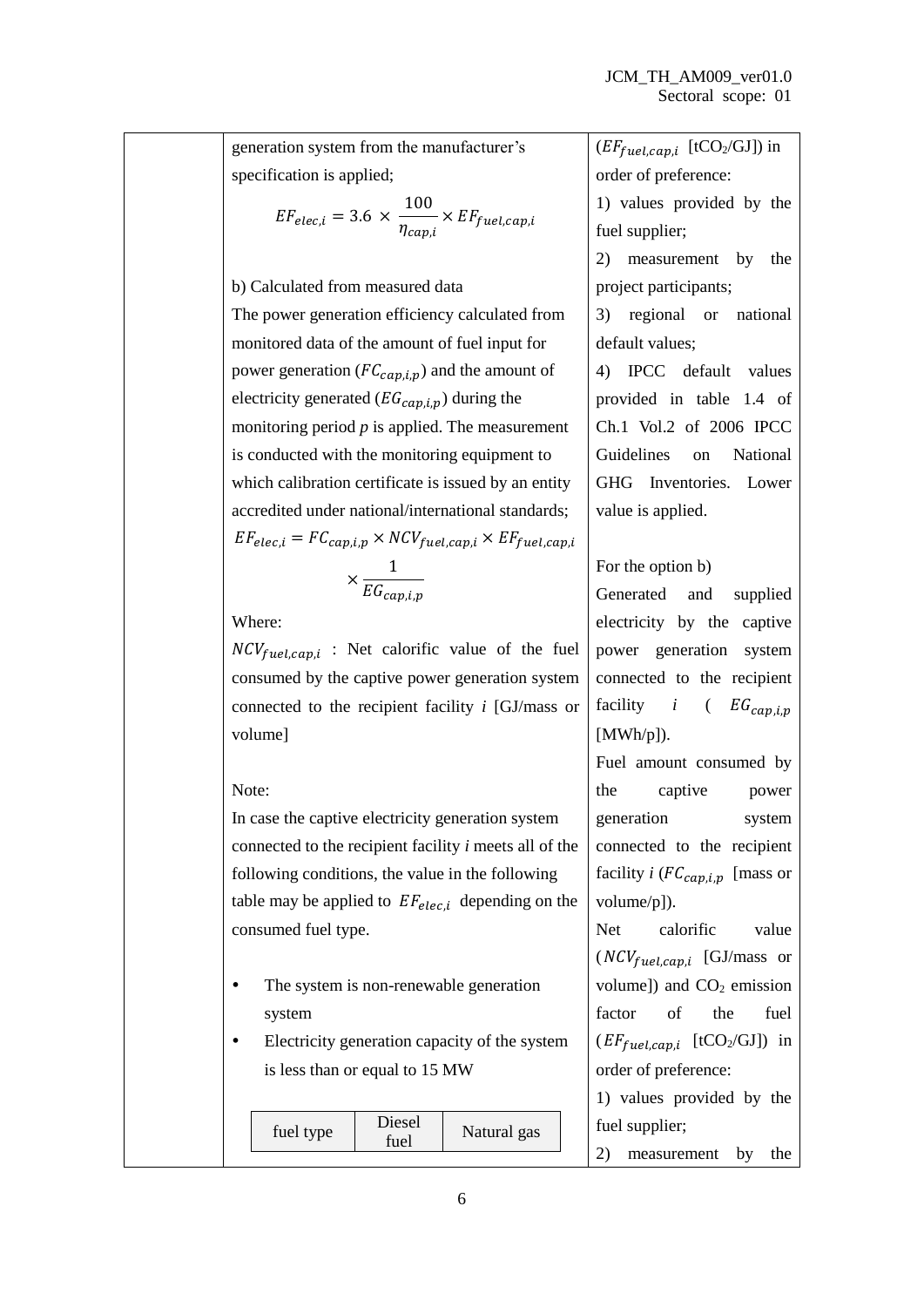|                | $EF_{elec,i}$                                                                              | $0.8_{1}$ | $0.46*_{2}$                                                                                                                                                                                                                                                                                                                                          | project participants;<br>national                                                                                                                                                                                                                                               |  |  |
|----------------|--------------------------------------------------------------------------------------------|-----------|------------------------------------------------------------------------------------------------------------------------------------------------------------------------------------------------------------------------------------------------------------------------------------------------------------------------------------------------------|---------------------------------------------------------------------------------------------------------------------------------------------------------------------------------------------------------------------------------------------------------------------------------|--|--|
|                | is applied.<br>$(42%)$ are applied.                                                        |           | *1 The most recent value at the time of validation<br>*2 The value is calculated with the equation in the<br>option a) above. The lower value of default<br>effective CO <sub>2</sub> emission factor for natural gas<br>$(0.0543 \text{ tCO}_2/\text{GJ})$ , and the most efficient value of<br>default efficiency for off-grid gas turbine systems | regional or<br>3)<br>default values;<br>IPCC default values<br>4)<br>provided in tables 1.2 and<br>1.4 of Ch.1 Vol.2 of 2006<br><b>IPCC</b><br>Guidelines<br><sub>on</sub><br>National GHG Inventories.<br>Lower value is applied.<br>[Captive electricity with<br>diesel fuel] |  |  |
|                |                                                                                            |           |                                                                                                                                                                                                                                                                                                                                                      | CDM approved small scale<br>methodology: AMS-I.A.                                                                                                                                                                                                                               |  |  |
|                |                                                                                            |           |                                                                                                                                                                                                                                                                                                                                                      | [Captive electricity with<br>natural gas]<br>2006 IPCC Guidelines on<br><b>National GHG Inventories</b><br>for the source of EF of<br>natural gas.<br>CDM Methodological tool<br>"Determining the baseline                                                                      |  |  |
|                |                                                                                            |           |                                                                                                                                                                                                                                                                                                                                                      | efficiency of thermal or<br>electric energy generation<br>systems version02.0" for the<br>default efficiency for                                                                                                                                                                |  |  |
|                |                                                                                            |           |                                                                                                                                                                                                                                                                                                                                                      | off-grid power plants.                                                                                                                                                                                                                                                          |  |  |
| $EF_{fuel,RE}$ | the reference boiler [tCO <sub>2</sub> /GJ].<br>this methodology in a conservative manner. |           | $CO2$ emission factor for fossil fuel consumed by<br>$CO2$ emission factor of natural gas is applied in                                                                                                                                                                                                                                              | In the order of preference:<br>a) values provided by fuel<br>supplier;<br>b) measurement by the<br>project participants;                                                                                                                                                        |  |  |
|                |                                                                                            |           |                                                                                                                                                                                                                                                                                                                                                      | c) regional or national<br>default values; or<br>d) IPCC default values<br>provided in table 1.4 of                                                                                                                                                                             |  |  |